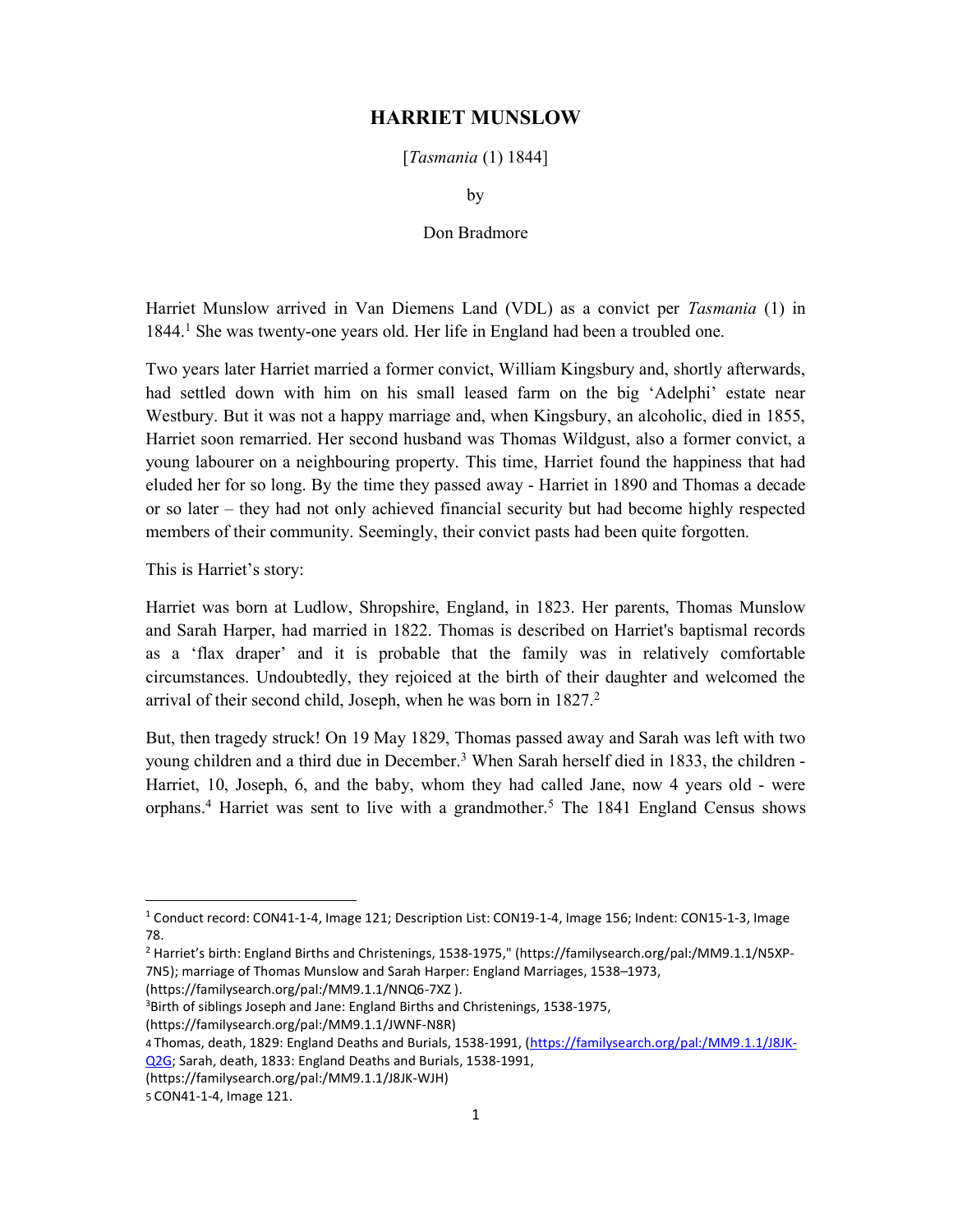Joseph, 14, working as an agricultural labourer and Jane, 11, living with a family by the name of Davis.<sup>6</sup>

On 5 March 1844, Harriet was convicted at the Shrewsbury Quarter Sessions at Salop, Shropshire, of stealing a purse containing nine sovereigns and a shilling and sentenced to transportation for ten years. It was not the first time she had been in trouble. She had been imprisoned for six months previously for stealing a watch. Before that, she had served a term for assault. It was also known that she had been 'on the town' – that is, working as a prostitute – for four years.<sup>7</sup>

Harriet left England aboard the vessel Tasmania on 8 September 1844 and arrived at Hobart on 20 December that year.<sup>8</sup> At Hobart, Harriet was described as being twenty-one years old, four feet eleven and three-quarter inches (about 152 cms) tall, with a dark, swarthy complexion, brown hair and grey eyes. She was single, a Catholic and a nursery maid by trade.<sup>9</sup> The ship's surgeon, Thomas Seaton, had noted in his journal that Harriet's health throughout the voyage had been 'good' but that she was an 'irritable' woman.<sup>10</sup>

In VDL, however, Harriet was a changed person. She committed no new offences and her record as a convict was without blemish.<sup>11</sup>

In early March 1846, William Kingsbury (also seen as Kingsberry), a former convict (Earl St Vincent, 1826), applied for permission to marry Harriet.<sup>12</sup> He was forty-five and had married Ann Rice in England in 1821. A daughter had been born to the couple in the following year. But, four years later, he was found guilty of stealing a sheep and had been sentenced to transportation for life. In VDL, he had served his time without further trouble and was granted his ticket of leave in 1834, a conditional pardon in 1839 and a full pardon in  $1842$ .<sup>13</sup>

Approval to marry was granted on 28 March 1846 but there is no record of the marriage ever having taken place. Nevertheless, the couple settled down together in the north of the colony where Harriet was known as 'Mrs. Kingsbury'.<sup>14</sup>

At about the time of the marriage, William had applied successfully for the lease of a small farm on a big estate, near Westbury, owned by the very wealthy Charles Robert Prinsep. Nearly twenty years earlier, while holidaying in VDL from his home at Calcutta, India, Prinsep had been granted 2,330 acres of land and, later, had purchased an adjoining 2,450

<sup>6</sup> England 1841 census: Joseph http://search.findmypast.com/record?id=gbc%2f1841%2f0008773098; Jane: http://search.findmypast.com/record?id=gbc%2f1841%2f0008776158

<sup>7</sup> CON41-1-4, Image 121.

<sup>8</sup> http://members.iinet.net.au/~perthdps/convicts/shipsTAS.html

<sup>9</sup> CON19-1-4, Image 156

<sup>10</sup> http://www.femaleconvicts.org.au/;

<sup>11</sup> CON41-1-4, Image 121.

<sup>12</sup> Permission to marry: CON59/1/2, p.99; Kingsbury, birth: conduct record CON31/1/7, Image 29.

<sup>13</sup> Marriage Kingsbury and Rice, 1821: England Marriages, 1538–1973 ,

<sup>(</sup>https://familysearch.org/pal:/MM9.1.1/NLMC-82G; see Kingsbury's conduct record: CON31/1/7, Image 29.

 $14$  Harriet's surname is shown as 'Kingsbury' when she married for the second time.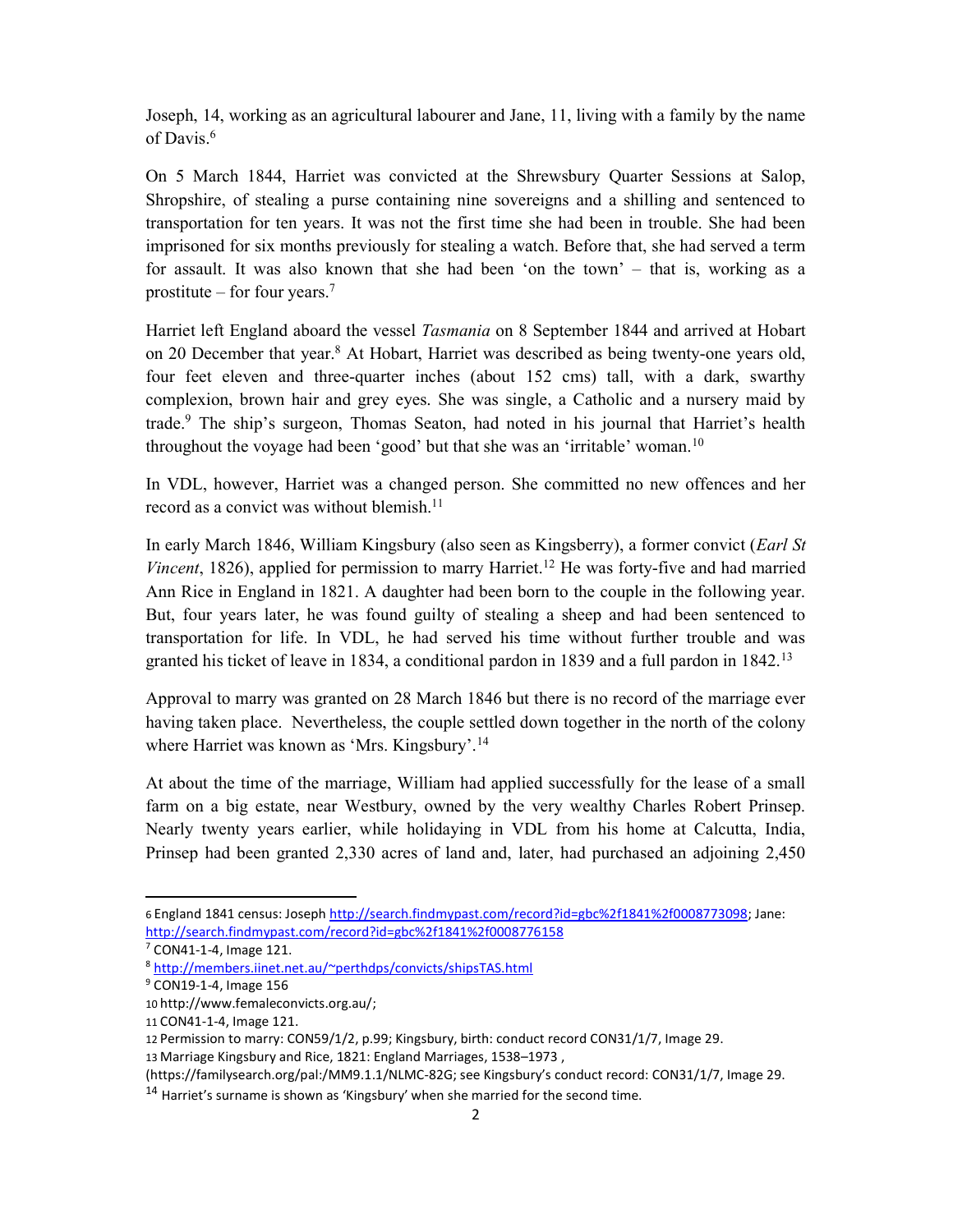acres. But, thinking of the property, which he had called 'Adelphi', only as an investment, he had rarely visited it and had left its day-to-day management to paid overseers. In the mid-late 1840s, however, Prinsep had decided to change the management strategy of the estate. Henceforth, he had decided, 'Adelphi' would not be farmed as a single entity but broken down into more manageable units, each leased to a tenant who would pay an annual rent for his or her parcel of land. Prinsep was happy to make the leases, which varied in size from about forty to a thousand acres, available to a wide variety of applicants, many of whom were of humble origins. A paid manager was appointed to oversee the productivity of the estate as a whole.<sup>15</sup>

The lease secured by William Kingsbury was one of the smallest on the estate. In fact, at just thirty-nine acres, it was possibly too small to produce a good living even for one man and his wife.<sup>16</sup>

For that reason, Harriet appears to have had to look for other work. In early 1849, during a court case in which she was called as a witness, Harriet said that she was working as a washerwoman for a man by the name of Thomas Wildgust, a ticket-of-leave labourer on a neighbouring property. In its report of the case, *The Cornwall Chronicle* said that a woman by the name of Emma Walton had told the court that her home had been burgled in the previous August and that some of her clothing had been stolen. Some months later, she had seen ex-convict Frances Fillmore wearing one of her dresses in the street. Promptly arrested, Fillmore had claimed that she had bought the gown from Harriet Kingsbury. Called to testify, Harriet confirmed that she had sold the gown to Fillmore but said that she had bought it from a ticket-of-leave man named John Brown. Brown had then been charged with the burglary. Harriet had also mentioned in court that Brown had shown her a roll of calico which she had so admired that Wildgust, the man for whom she worked, had bought it for her, paying Brown seven shillings and sixpence.<sup>17</sup>

But is it likely that a young man, single, would buy a gift worth that considerable sum for his washerwoman? Was 'washerwoman' a euphemism for a closer relationship? The questions are good ones because, as events were about to prove, all was not happy in the Kingsbury household.

In March 1855, Kingsbury died. He was fifty-four years old. At the inquest which followed his death, Harriet, now thirty-two, revealed that his alcoholism had been a serious concern for some time and that she had lived apart from him for the previous six months. She told the coroner that every time her husband left the house 'he came home tipsy'. The jury returned a verdict of death from natural causes brought on by excessive alcohol consumption.<sup>18</sup>

<sup>&</sup>lt;sup>15</sup> See Ivan C. Heazlewood. (2002). They Sowed, We Reap (Whitemore: Whitemore Historical Group) for a full account of Prinsep and the 'Adelphi' estate.

<sup>16</sup> Heazlewood. (2002), op. cit.

<sup>&</sup>lt;sup>17</sup> The Cornwall Chronicle, 7 March 1849, p.418.

<sup>18</sup>Kingsbury's death, not located; see Inquest, 10 March 1855: SC195/1/36, No: 3482.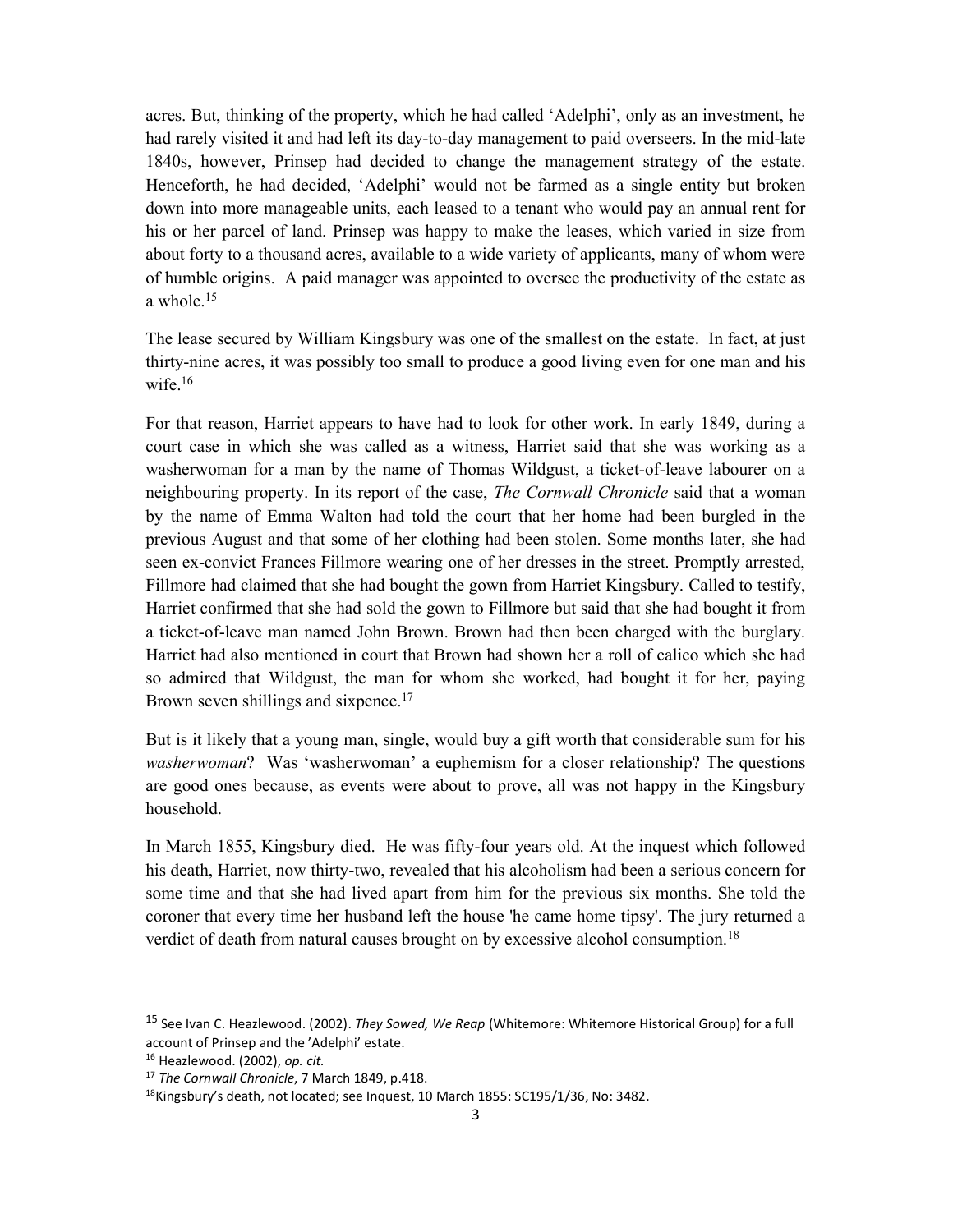Within months of Kingsbury's death, Harriet, who had received her ticket of leave in 1850 and her conditional pardon in 1852, had married her erstwhile employer and obvious admirer, Thomas Wildgust.<sup>19</sup>

Born in Nottingham, England, and baptised there on 17 August 1823, Wildgust was the son of honest and industrious parents, George Wildgust, a frame-work knitter, and his wife Elizabeth Bonser, a seamstress. But, while young Thomas had a trade as a needle-maker, he was idle and dishonest and he kept bad company. In 1841, at the age of eighteen, he spent five months in gaol after being charged with larceny and a year later he was imprisoned again for six months for a similar offence. When, on 3 January 1843, he was charged with larceny for the third time – he and one of his friends had stolen twenty pairs of women's stays - he was sentenced to seven years transportation. After spending a little time on the hulk *Justitia*, he was transferred to the vessel *Henriett*a which left England on 13 July 1843 and arrived at Hobart on 19 November that year.<sup>20</sup>

It took Thomas a year or two to settle down in VDL. His conduct record shows that, in the early years of his servitude, three charges were brought against him for minor thefts while assigned as a labourer to properties in the Fingal and East Coast areas but all were dismissed. In 1847, he was granted a ticket of leave and in 1850 he was free by servitude. The last property at which he worked as a convict was 'Adelphi', where he was assigned to the overseer, Mr John Burt.<sup>21</sup> It was at 'Adelphi' that he met Harriet, of course.

From the start, the marriage appears to have been a good one and the Wildgusts prospered. Neither of them was ever in trouble with the law again.

Although the 'Adelphi' records for these early years are a little unclear, Thomas is believed to have been leasing a farm in his own right there by  $1856<sup>22</sup>$  Newspapers of the day mentioned his name frequently as a well-respected member of the community, serving on juries and taking a leading role at meetings where road works and similar regional needs were discussed.<sup>23</sup>

Around 1874, Thomas and Harriet appear to have surrendered their lease at 'Adelphi' and moved to nearby Cluan where they continued to prosper. They were still there when Harriet passed away at the age of sixty-four on 8 April 1890.<sup>24</sup> Because her parents were dead, and she could neither read nor write, she had probably lost touch with her siblings. It is likely that no one in England mourned her death.

<sup>&</sup>lt;sup>19</sup> Harriet, ToL: CON41-1-4, Image 121; Conditional Pardon, Hobart Town Gazette, 30 March 1852;

Wildgust/Harriet Kingsbury marriage: RGD37/1016/1855, Longford; Wildgust's surname is shown as 'Wildgush' on the marriage entry.

<sup>&</sup>lt;sup>20</sup> Wildgust, conduct record: CON33-1-46, Image 184.

<sup>21</sup> CON33-1-46, Image 184.

<sup>&</sup>lt;sup>22</sup> Heazlewood. (2002), op. cit.

<sup>&</sup>lt;sup>23</sup> See, for instance, Launceston Examiner, 7 January 1860, p.2; The Cornwall Chronicle, 21 October, 1872, p.3.

<sup>&</sup>lt;sup>24</sup> Harriet's death: RGD35/1384/1890, Westbury.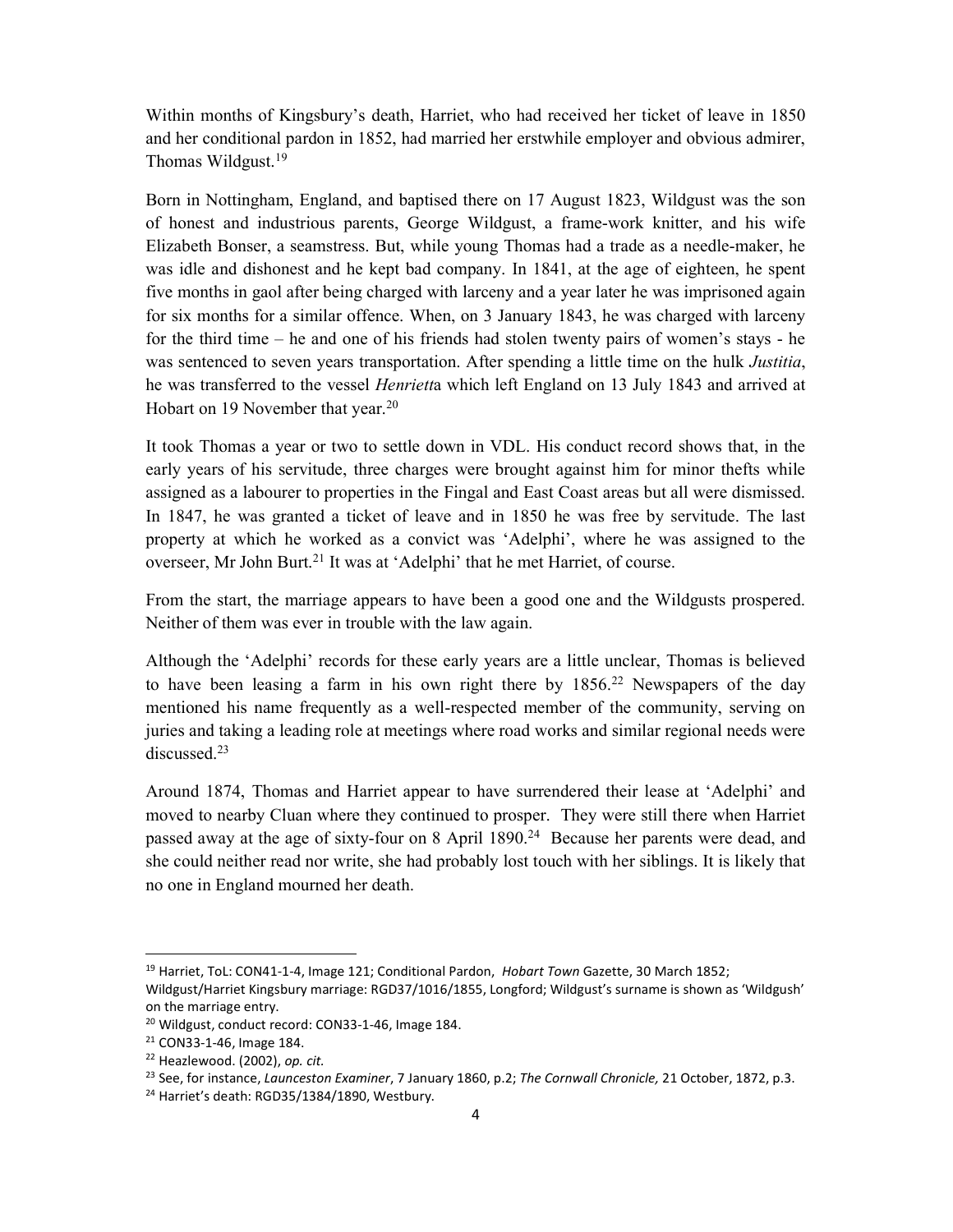Thomas stayed on at Cluan for a few years but found that, without Harriet, his toil and success had no meaning and so, in 1894, he sold up the farm and moved to Mathinna, near St Helens, to be closer to old friends.

The following extract from the *Daily Telegraph*, 31 August 1903, shows the deep respect in which Thomas was held by this time:

The many friends of Mr Thomas Wildgust will be sorry to learn that at the present time he is almost unable to get about by reason of the infirmities of old age. Mr Wildgust comes of a good old English family. He arrived in Tasmania in the year 1842. Being a farmer's son, and understanding agriculture, he elected to settle in the Westbury district, where he remained for over 50 years. Honest and thrifty habits enabled him to make a competency, but at about the time the goal of fortune was reached his wife died. This so unsettled the old gentleman that he decided to sell his farm, and live amongst relatives. For the past six years 'old uncle' (by which sobriquet he is generally known) has been living with Mr and Mrs Bottcher, of the Telegraph Hotel. His kindly and genial manner has made him very popular at Mathinna. He was generally conspicuous at political and other public meetings, and often was the cause of inserting a little harmless fun by a witty interjection. Honest Tom at the age of 80 is an evidence that there is truth in the old adage that the exercise of honesty and charity brings honour to old age.<sup>25</sup>

Within a year of this, Thomas was dead. *The Mercury* (Hobart) of 14 July 1904 carried this touching tribute to him:

There passed away at the residence of Mr. O. Böttcher on Thursday morning an old colonist of some forty years' standing in the person of Mr. Thomas Wildgust. The deceased had reached the ripe age of eighty years, and had been ailing for some time, and since last week was gradually sinking, his medical advisor expressing no hope for recovery. Mr. Wildgust, or more familiarly known as "Uncle," was a native of England, and was on the Victorian gold-fields in the early days, subsequently following farming in the Westbury district. He eventually came to Mathinna with Mr. Böttcher some seven years ago, and resided there up till his death. Mr. Wildgust was deeply respected by everyone who knew him, and by the genial disposition made many friends. His remains were interred on Friday afternoon, when a large and representative gathering assembled to pay their last respects.<sup>26</sup>

Thomas had made a good life with Harriet and had prospered.

<sup>&</sup>lt;sup>25</sup> Daily Telegraph, 31 August 1903, p.3.

<sup>26</sup> The Mercury, 14 July 1904, p.8.